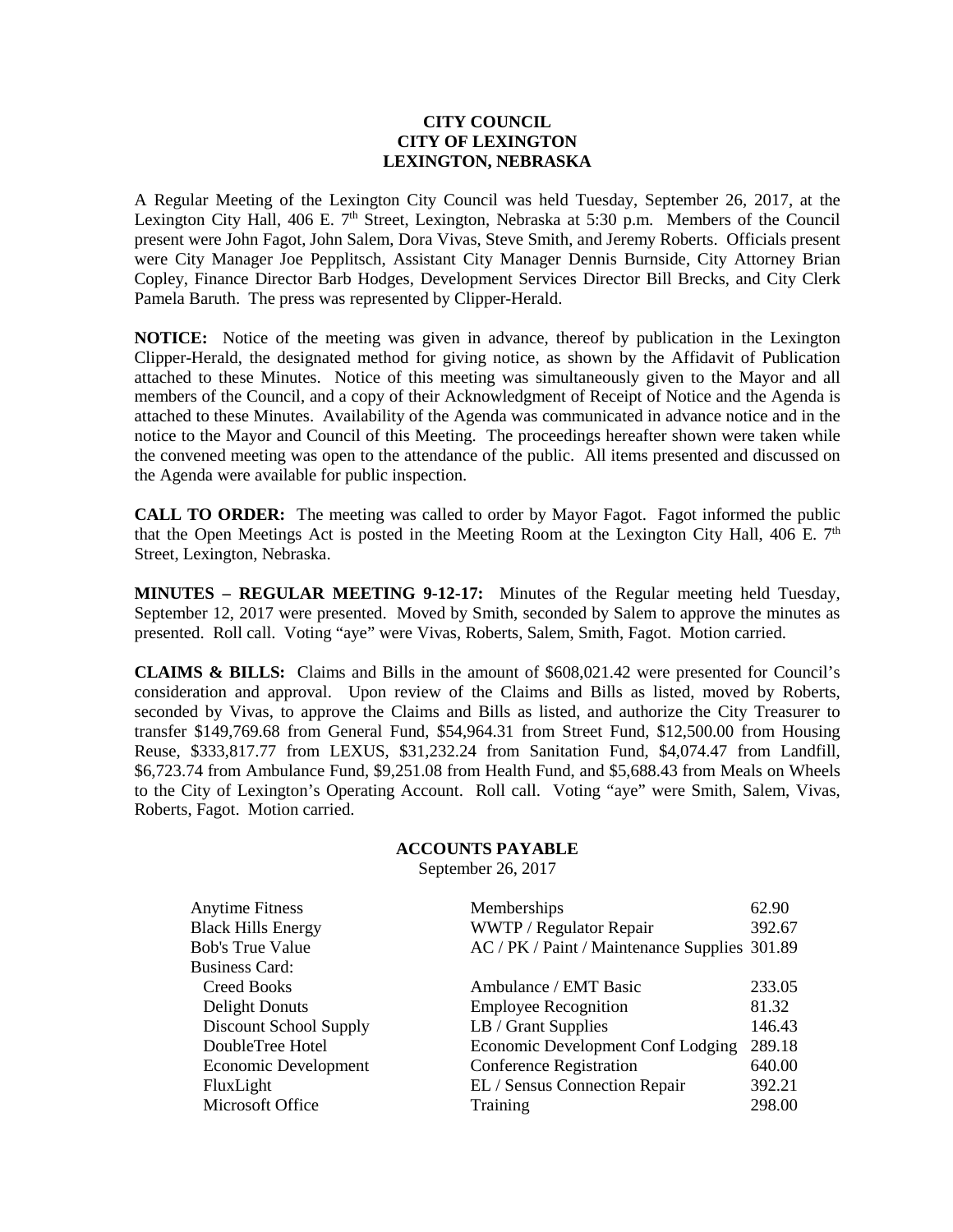| <b>Raising Cane</b>                                     | PD / Training Meal                  | 8.36       |
|---------------------------------------------------------|-------------------------------------|------------|
| SkillPath                                               | <b>FMLA Training</b>                | 398.00     |
| <b>USPS</b>                                             | WR / Postage                        | 95.20      |
| Varidesk                                                | Desk / Chair Mat                    | 455.00     |
| Walmart                                                 | LB / Grant Supplies                 | 208.90     |
| Cash-Wa Distributing                                    | MOW / Food / Supplies               | 1,547.33   |
| Chesterman's                                            | MOW / Beverages                     | 30.00      |
| Comfort Inn                                             | PD / Training Lodging               | 248.85     |
| <b>Consolidated Management</b>                          | PD / Academy Meals                  | 258.48     |
| <b>Country Partners Coop</b>                            | PK / Fertilizer                     | 144.00     |
| Davis Energy                                            | FD / PK / ST / Fuel                 | 4,052.58   |
| Dawson County Register of Deeds                         | <b>Filing Fees</b>                  | 86.00      |
| Diamond Vogel Paint                                     | $ST/$ Paint                         | 816.40     |
| Dutton-Lainson                                          | ST / LED Historic Lighting          | 10,500.55  |
| <b>Eakes Office Solutions</b>                           | LB/ST/PD/WR/Copier Expense/Chair    | 2,374.70   |
| <b>Energy Pioneer Solutions</b>                         | <b>EPS</b> Payments                 | 2,075.40   |
| Electrical Engineering & Equipment                      | AC / GGC / Light Fixtures / Bulbs   | 148.62     |
| <b>Eustis Body Shop</b>                                 | PD / Vehicle Repair                 | 1,697.00   |
| Fagot Refrigeration & Electric                          | City Hall Light Repair              | 210.20     |
| Fastenal                                                | ST/WR/WWTP/Paint/Safety/Hardware    | 221.44     |
| Fire-Extrication-Hazmat                                 | FD / Fire Equipment Fees            | 43.70      |
| Fyr-Tek                                                 | Ambulance/FD/Pump Maint/Lights      | 2,018.50   |
| <b>Health Claims Fund</b>                               | Claims                              | 8,891.42   |
| <b>Hiland Dairy</b>                                     | <b>MOW</b> / Dairy Products         | 450.40     |
| Holmes Plumbing & Heating                               | SW / Lift Station Pump              | 335.26     |
| <b>HTM Sales</b>                                        | SW / Lift Station                   | 45,999.00  |
| Intellicom                                              | <b>Software Connection</b>          | 53.50      |
| Jamie's Garage                                          | ST / Vehicle Maintenance / Parts    | 293.34     |
| <b>Jim Phillips Construction</b>                        | ST/WR/Salt Shed Floor/Main Repair   | 6,456.00   |
| Johnson Service Co                                      | SW / Clean / Vac Sewer Mains        | 1,175.00   |
| Holbein, Dahlas                                         | <b>Truck Maintenance/Repairs</b>    | 1,000.00   |
| <b>Lexington Newspapers</b>                             | Publications                        | 70.76      |
| Lexus                                                   | Utilities                           | 38,620.25  |
| <b>Mead Lumber</b>                                      | CM/PK/ST/WR/Plywood/Cement/Eng Rep  |            |
|                                                         |                                     | 717.01     |
| Mid-American Research Chemicals                         | ST / Janitorial Supplies            | 109.98     |
| Miller & Associates                                     | <b>Professional Services</b>        | 16,103.62  |
| Municipal Automation & Control                          | WWTP / Repair Influent Power Supply | 307.98     |
| Municipal Code Corporation                              | DV SRV / Code Support Fee           | 350.00     |
| NE Public Health & Environmental Lab WR / Water Testing |                                     | 679.00     |
| Nebraska Public Power District                          | 0 & M                               | 121,975.12 |
| Nebraska Safety and Fire Equipment                      | PK / Fire Alarm Repair              | 90.00      |
| Nebraskaland Tire                                       | PK / ST / Maintenance               | 158.22     |
| Nunez, Luis                                             | PD / Police Academy Mileage         | 175.48     |
| <b>OCLC</b> Inc                                         | LB / Subscription                   | 136.44     |
| <b>Oliver Consulting</b>                                | LB / Backup Subscription            | 20.00      |
| <b>O'Reilly Auto Parts</b>                              | ST / Battery                        | 138.00     |
| <b>Orthman Community YMCA</b>                           | Memberships                         | 921.00     |
| Platte Valley Roofing & Siding                          | FD / Siding Repair                  | 1,672.00   |
| <b>Plum Creek Market Place</b>                          | AC / Concessions                    | 159.99     |
| <b>Raynor Garage Doors</b>                              | Ambulance / Garage Door Repair      | 547.00     |
|                                                         |                                     |            |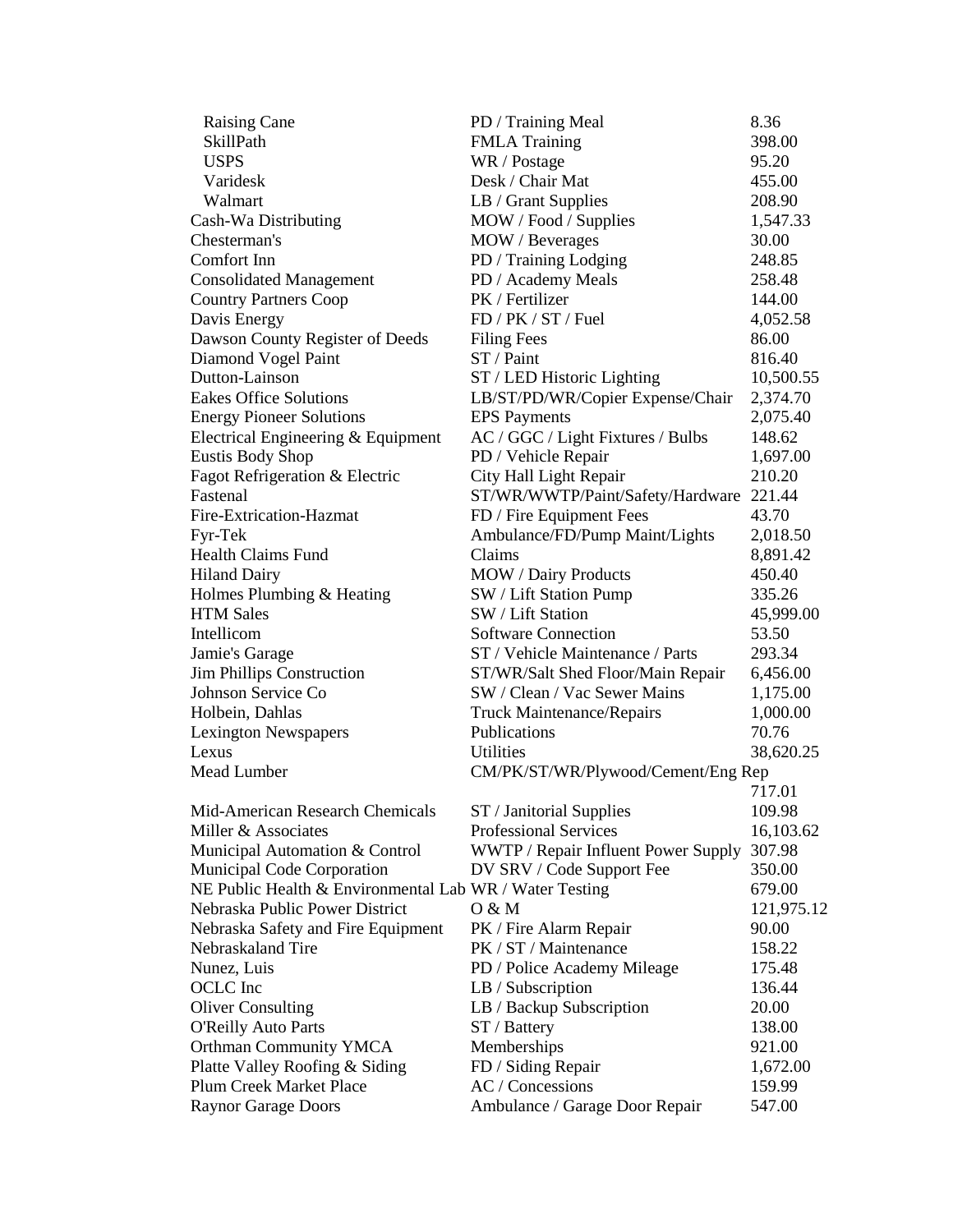| S & D Contractors                  | DV SRV / Lawn Care                         | 350.00     |
|------------------------------------|--------------------------------------------|------------|
| S W Auto Parts                     | WR / Battery                               | 110.16     |
| Scholastic Library Publishing      | LB / Books                                 | 152.10     |
| Service Master                     | <b>Janitorial Services</b>                 | 5,015.00   |
| Siteone Landscaping                | PK / Wire                                  | 99.85      |
| Spectrum                           | Cable Service                              | 23.56      |
| <b>TASC</b>                        | <b>Administration Fees</b>                 | 179.83     |
| The Thompson Co                    | MOW / Food                                 | 833.81     |
| Tnemec Co                          | AC / Paint                                 | 587.16     |
| TO Haas Tire & Auto                | PK / ST / Tire / Repair                    | 257.40     |
| Todd Wilson, P.C.                  | <b>Professional Fees</b>                   | 1,200.00   |
| Village Uniform                    | GGC / Janitorial Supplies                  | 55.84      |
| W Bar Fire Extinguishers           | FD / Extinguishers Service                 | 133.50     |
| Walmart                            | DV SRV / LB / PK / ST / Supplies           | 563.32     |
| Yung, Mark                         | DV SRV / Safety Boots                      | 59.99      |
| <b>Awards Plus</b>                 | PD / Uniforms                              | 56.00      |
| <b>BSN</b> Sports                  | PK / Soccer Balls                          | 537.36     |
| C & L Agri-Construction            | OOR / Labor                                | 12,500.00  |
| Cash-Wa Distributing               | MOW / Food / Supplies                      | 833.64     |
| Chesterman's                       | MOW / Beverages                            | 50.00      |
| Dan's Sanitation                   | <b>Sanitation Fees</b>                     | 31,232.24  |
| Davis Energy                       | Ambulance / FD / PK / ST / Fuel            | 4,102.82   |
| Dawson County Surveyor             | <b>SW Third Addition Plat</b>              | 600.00     |
| Fastenal                           | ST / Jack Hammer Bits / Saw Blades         | 311.09     |
| Grainger                           | <b>WWTP</b> / Tank Boots                   | 65.25      |
| Great Western Bank-City Petty Cash | PD/Postage/Uniform Alterations/Meals 63.98 |            |
| <b>Hiland Dairy</b>                | <b>MOW</b> / Dairy Products                | 230.33     |
| Lexington City Payroll Account:    |                                            |            |
| Payroll                            | Wages                                      | 139,977.24 |
| Social Security                    | Employer Portion / FICA Med                | 10,405.32  |
| Union Bank & Trust                 | <b>Employer Portion / Pension</b>          | 4,414.39   |
| Union Bank & Trust                 | <b>Police Pension</b>                      | 2,877.18   |
| <b>ICMA</b>                        | <b>City Manager Pension</b>                | 876.35     |
| Lexington, City of                 | <b>Franchise Fees</b>                      | 93,585.56  |
| Lexington Newspaper                | Publications                               | 241.72     |
| <b>Lexington Postmaster</b>        | GGC / Postage                              | 165.00     |
| MicroMarketing                     | LB / Books                                 | 4,146.79   |
| Milco Environmental Services       | Landfill / Water Samples / Reports         | 4,074.17   |
| Miller & Associates                | ST / Professional Fees                     | 723.10     |
| Nebraska Machinery                 | ST / Loader Maintenance                    | 1,013.55   |
| Nebraskaland Tire                  | WR / Vehicle Maintenance                   | 66.88      |
| Route 30 Grafix                    | City Logo on Shirts                        | 92.05      |
| Service Master                     | GGC/ST/Restrooms/Floor Maintenance 688.75  |            |
| SiteOne Landscape Supply           | PK / Sprinkler Valves                      | 78.98      |
| <b>Stryker Medical</b>             | Ambulance / Equipment Service              | 4,744.80   |
| <b>TASC</b>                        | <b>Administration Fees</b>                 | 179.83     |
| The Thompson Co                    | MOW / Food                                 | 447.99     |
| <b>U-Save Business Equipment</b>   | City/DV SRV/EL/LB/Office Supplies          | 414.86     |
| Verizon                            | Cell Phone Service                         | 349.86     |
| Walmart                            | PD/ST/WR/Office/Cleaning Supplies          | 170.19     |
|                                    |                                            |            |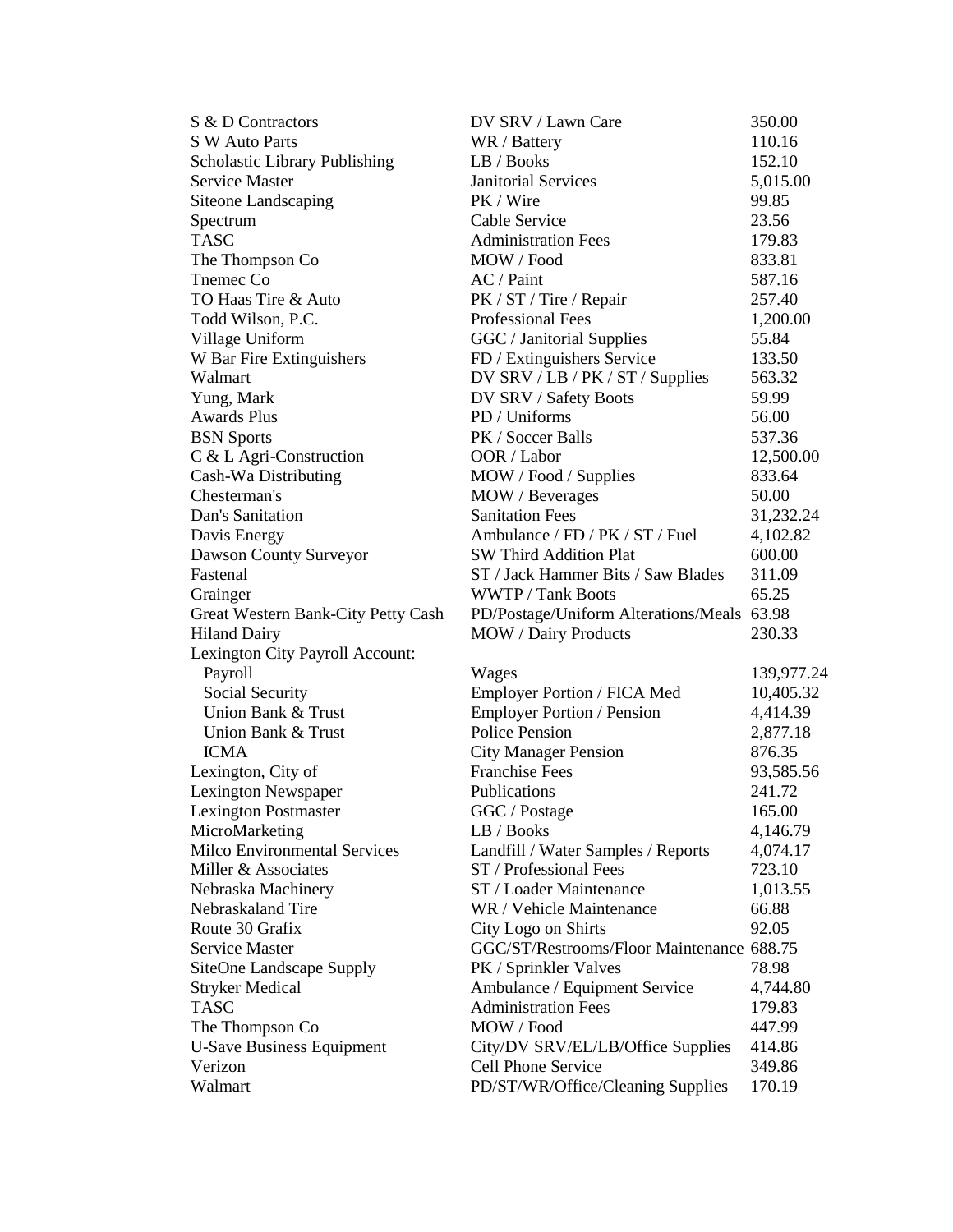**FINANCIAL REPORT:** Moved by Salem, seconded by Smith, to accept the financial report for August 2017. Roll call. Voting "aye" were Vivas, Roberts, Smith, Salem, Fagot. Motion carried.

**ORDINANCE:** Ordinance No. 2382 entitled "AN ORDINANCE TO REZONE LOTS 7, 8, AND 9, BLOCK 4, STUCKEY & LITTLE'S ADDITION TO THE CITY OF LEXINGTON, DAWSON COUNTY, NEBRASKA FROM R-1 SINGLE-FAMILY RESIDENTIAL TO R-2 TWO-FAMILY RESIDENTIAL; TO REPEAL ALL ORDINANCES OR SECTIONS OF ORDINANCES IN CONFLICT HEREWITH; TO PROVIDE FOR AN EFFECTIVE DATE AND FOR PUBLICATION IN PAMPHLET FORM" was presented on second reading. Pepplitsch reported that work on structures at 211 West Cedar has been completed by Jose Gomez Aguirre and a Certificate of Occupancy will be issued. Moved by Salem, seconded by Vivas, to suspend the rules regarding the reading of an ordinance on three separate occasions. Roll call. Voting "aye" were Smith, Roberts, Vivas, Salem, Fagot. Motion carried.

Ordinance No. 2382 was presented on final reading. Moved by Roberts, seconded by Smith, to approve Ordinance No. 2382 on final reading. Roll call. Voting "aye" were Vivas, Salem, Smith, Roberts, Fagot. Motion carried.

**SUBDIVISION APPLICATION:** Mayor Fagot opened a public hearing for Council to consider a subdivision application for the proposed "Westminster Woods Third" subdivision, a replat of Lot 1, Block 2 of the Westminster Woods Second subdivision. The Application filed by Westminster Woods, as well as a proposed subdivision agreement, was introduced. Ron Hiatt, Westminster Woods LLC, requested approval of the subdivision application so a subsequent sale of the property may be completed. He gave a brief history of the area, including an unsuccessful hunting lodge venture and current rental of existing cabins on the property. Issues discussed by Mr. Hiatt and the City Council and City Officials included existing agricultural zoning of the property, the existing cabins being used for residential purpose, non-compliance with past code orders, base flood elevations for the property, and future plans to sell as residential development using apparent non-conforming structures. Bill Brecks presented additional testimony regarding the cabins located on the property and the changes necessary to meet the requirements of "single family dwelling" pursuant to the Lexington Zoning Ordinance. Luke Simpson, counsel for Westminster Woods LLC, recommended further discussion with city officials for a more complete plan for development of the area and requested the Council revisit the application at a later date. The public hearing was closed. Moved by Salem, seconded by Roberts, to deny the subdivision application for Westminster Woods Third as presented. Roll call. Voting "aye" were Vivas, Smith, Roberts, Salem, Fagot. Motion carried.

**REZONING APPLICATION:** Mayor Fagot opened a public hearing the consider a rezoning application for Westminster Woods Third. Luke Simpson requested the rezoning application for Westminster Woods Third be withdrawn at this time as the subdivision application was denied. The public hearing was closed.

**RESOLUTION:** Pepplitsch presented Resolution No. 2017-32 authorizing an application to the Land and Water Conservation Fund program for the Kirkpatrick Memorial Park Lake Improvement project. He noted the grant application requests funding assistance for ADA fishing piers and establishes matching city funds for the project. Moved by Smith, seconded by Salem, to approve Resolution No. 2017-32. Voting "aye" were Vivas, Roberts, Salem, Smith, Fagot. Motion carried.

## **RESOLUTION NO. 2017-32**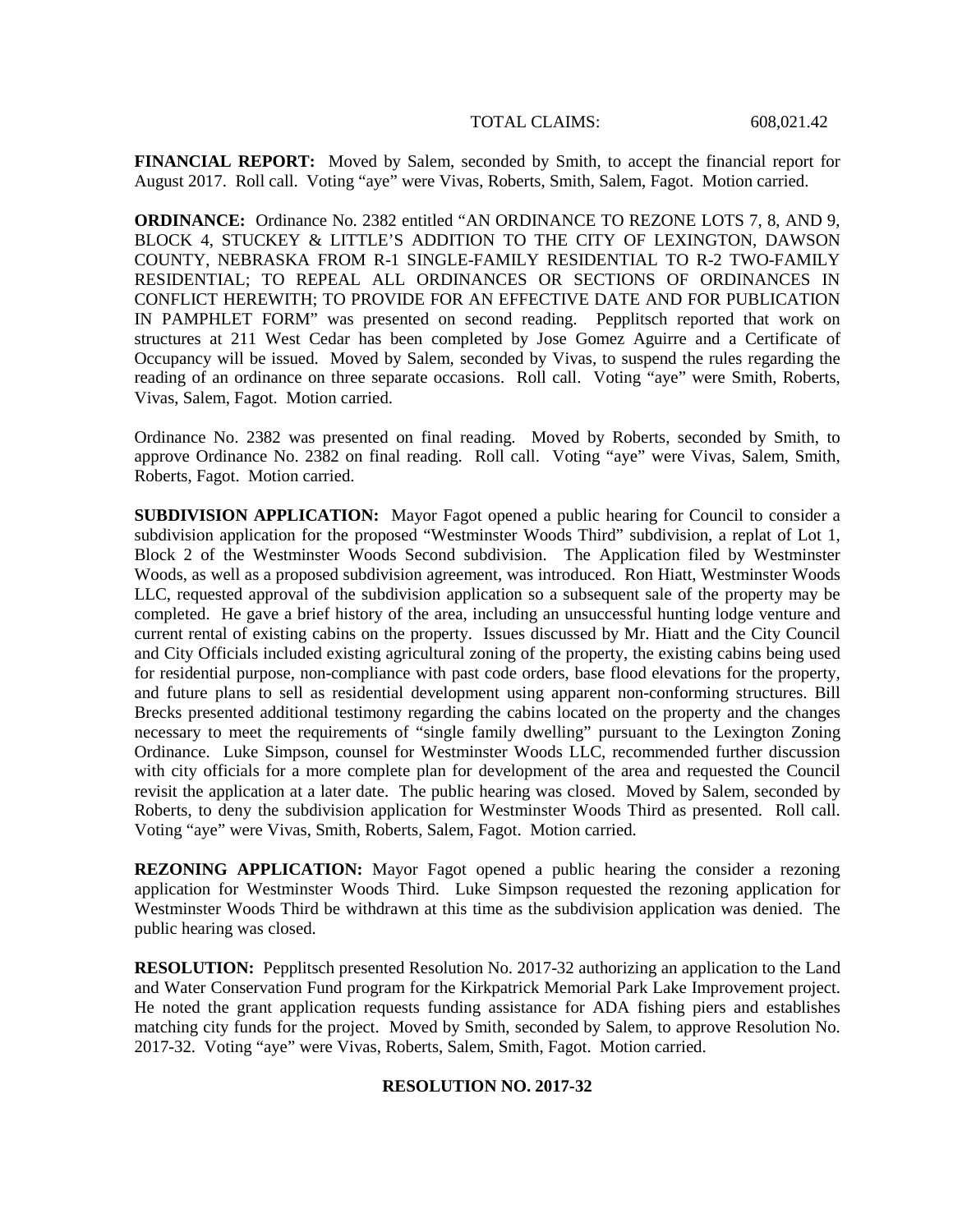## **A RESOLUTION AUTHORIZING THE APPLICATION TO THE LAND AND WATER CONSERVATION FUND PROGRAM FOR GRANT ASSISTANCE**

The City of Lexington, Nebraska proposes to apply for federal assistance from the Land and Water Conservation Fund program for the purpose of constructing four (4) ADA fishing piers at Kirkpatrick Memorial Park Lake.

The Mayor of the City of Lexington is authorized to sign documents to obtain financial assistance, including a Project Agreement with the State of Nebraska and the National Park Service. The City of Lexington, Nebraska will, within thirty (30) days following federal approval, obtain the necessary consultant or appraisal service for this project as directed and as required by Nebraska Game and Parks Commission staff.

The City of Lexington, Nebraska has budgeted or currently has available its 50 percent match of the proposed total project funds and will allocate these funds toward this project upon project approval by the Nebraska Game and Parks Commission.

The City of Lexington, Nebraska has the financial capability to operate and maintain the completed project and park property is a safe, attractive and sanitary manner.

The City of Lexington, Nebraska will not discriminate against any person on the basis of race, color, age, religion, disability, sex or national origin in the use of any property or facility acquired or developed pursuant to the project proposal, and shall comply with the terms and intent of Title VI of the Civil Rights Act of 1964, P.L. 88-354 (1964), and any of the regulations promulgated pursuant to such Act by the Secretary of the interior and contained in 43 CFR 17.

No property acquired and/or developed under this project shall, without the approval of the Nebraska Game and Parks Commission and the Secretary of the Interior, be converted to other than public outdoor recreation use. And, such approval may be granted only if it is in accord with the then existing Statewide Comprehensive Outdoor Recreation Plan (SCORP), and only upon such conditions as deemed necessary to assure the substitution of other outdoor recreation properties of at least equal fair market value and of reasonable equivalent usefulness and location.

The City of Lexington, Nebraska will replace the land in the event of a conversion in use in accordance with Section  $6(f)(3)$  of the Land and Water Conservation Fund Act of 1965, as amended.

The City of Lexington, Nebraska agrees to comply with all State and Federal requirements and standards where they can be applied in making the facilities developed under this project, and all future projects, accessible to and usable by the disabled.

This is to certify that this resolution is a true copy of the original document that was adopted and passed by the City of Lexington at a duly advertised public meeting held this 26th day of September, 2017.

**PAY REQUEST:** Pepplitsch reviewed Pay Request #4 from Paulsen Inc. for the Southwest First Addition project in the amount of \$49,275.00. Following a project update, moved by Roberts, seconded by Vivas, to approve Pay Request #3 to Paulsen Inc as presented. Voting "aye" were Smith, Salem, Vivas, Roberts, Fagot. Motion carried.